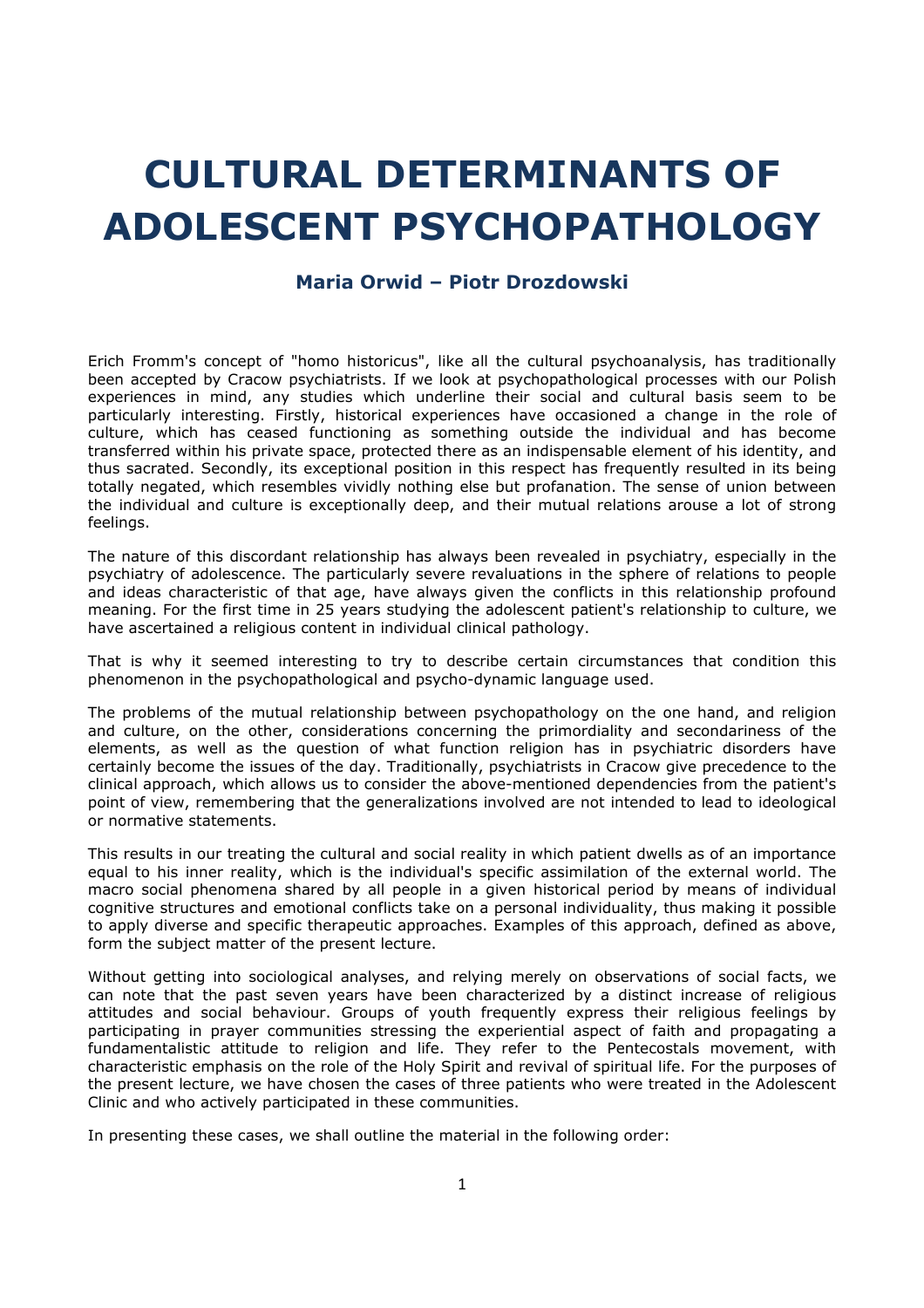- 1. An analysis of the ideological conflict within the family
- 2. An analysis of the relationship between the parents
- 3. An analysis of the relationship between the parents and the child
- 4. A psychopathological description
- 5. The function of the delusive syndrome.

#### F AMILY NUMBER 1

The relationship between the parents was mainly based on an existing ideological conflict. The father is a Marxist, the mother - a practicing Catholic. She uses her system of values rigidly and normatively and is perceived as an anxiety personality, dependent, compensating by demonstrating dominant, rigid behaviour towards the children As to the father's personality - he is passive in activity, with asthenic features. He is concentrated on supporting the mother, which results in a scarce emotional presence with the children.

His functioning is unclear and indistinct hindering explicit identification patterns and provoking equally unclear emotions and behaviour. The psychopathological diagnosis given during hospitalization at the clinic initially qualified the case as a catatonic hypo kinetic reaction. Later, anxiety symptoms dominated and delusions coexisted with actions and references to religious phraseology, occasionally organized into anxiety-ecstatic syndromes. On the basis of WHO criteria, the final diagnosis of schizophrenia was well-founded. During aggravations of the syndrome the patient concentrated his hostility on his mother, which was interpreted as an attempt to reach against her previous domination and to achieve emotional emancipation. In the sphere of real life the psychotic syndrome provoked the parents into obtaining a Catholic marriage, what was in fact the patient's express wish.

The whole family underwent psychotherapy, concentrated mainly of revealing hidden emotions between the parents and the children. This terminated during the remission of the symptoms, which coin-cided with considerable emotional closeness between the father and son and a strengthening of the position of the father, achieved by his greater emotional openess.

### FAMILY NUMBER 2

Ideological conflict was manifested here in the case of the mother, who declared herself to be a Catholic in spite of the fact that she had worked for the state security services in the past. The father was a Catholic. The parents functioned similarly to the parents of the previous patient. The mother dominated and restricted her children, while at the same time having an anxious personality and being emotionally dependent on her husband. The father was emotionally stable, absent from the emotional life of the family, protecting the mother and not revealing emotions towards the children.

Autistic behaviour dominated in terms of psychopathology. There was also autistic experience with elements of existential reflexion and philosophical thinking, with a particular interest in the dilemma of truth versus falsehood.

During the psychotic period emotional feeling was particularly concentrated on the mother, with mainly hostile feelings expressed in a desire to punish her for subjectively experienced dependence and her domination. The patient expressed an altering and unstable convictions about his vocation to the priesthood. The whole family underwent psychotherapy, which was also concentrated on revealing hidden emotional relations between the members of the family. This halted during a partial remission of the autistic symptoms and the patient's decision to go to college. The family has not been in contact with the clinic for half a year.

#### FAMILY NUMBER 3

Here there was no clearly expressed conflict in the sphere of declared ideology. Both parents are Catholics. There was a similar configuration of personality features. The father was perceived as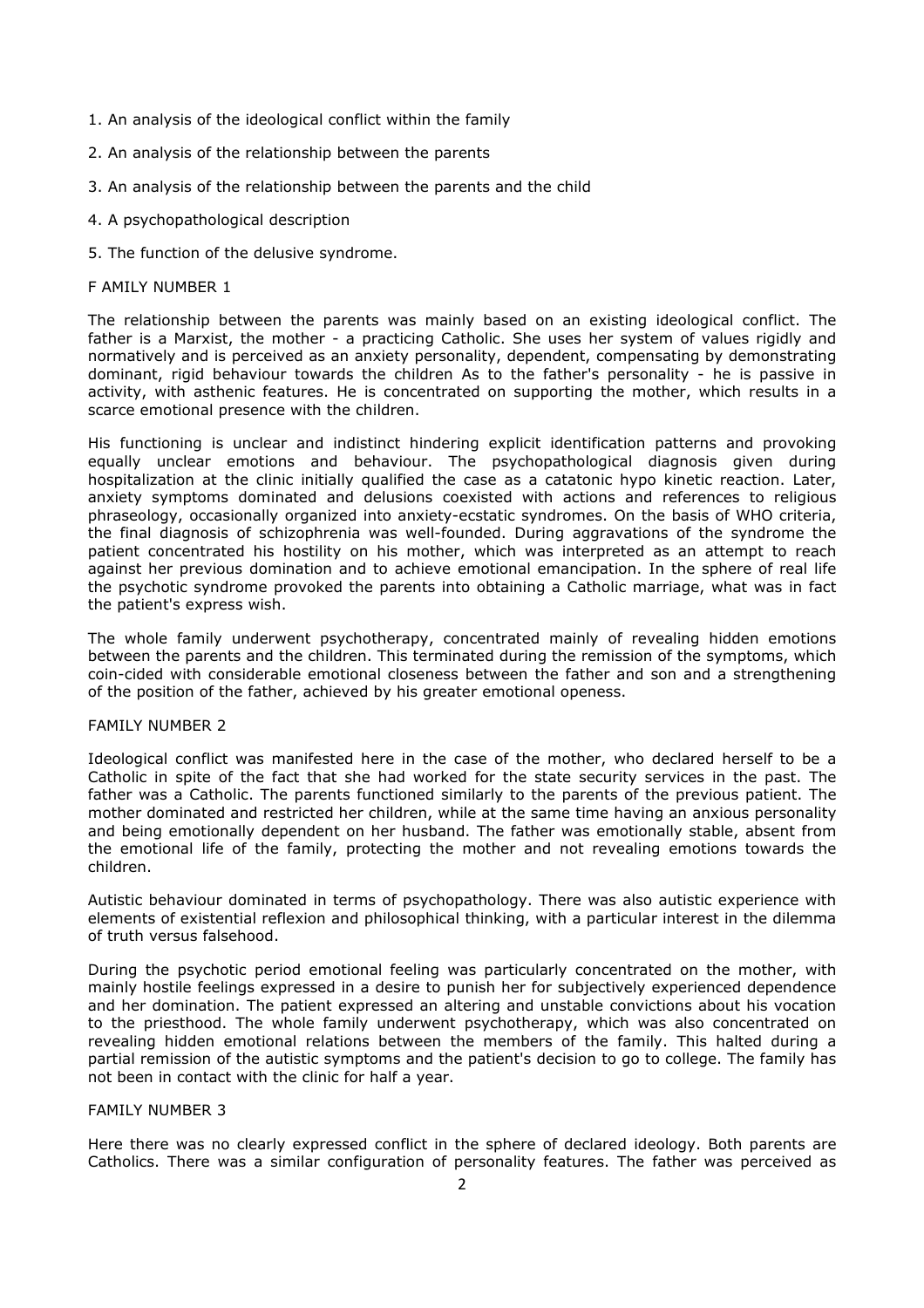being calm and warm, protecting the mother, who was distrustful, cool and avoided difficult situations. The patient was thought to be less intelligent than his siblings, which made his situation in the family particularly difficult. There was a hidden conflict between the parents.

The psychopathological syndrome, manifested itself through considerable anxiety, a crisis of identity, fluctuations of mood, verbal aggression towards other members of the family, a feeling of having a religious mission, of having seen the mystery. There was a strong tendency to become integrated with and seek the support of the religious group described above. On the basis of clinical criteria the patient was diagnosed as a borderline case.

All three families share certain similarities in their structure and in the conflict which developed within them. These can be characterized as a strong defence of the mother, evinced in anxious behaviour in relation to the husband while being dominating and possessive in relation to child. These set attitudes on the part of the mothers evoke a protecting and supportive reaction from their husbands, which results in a weak expression of their emotions towards the children, their absence from family life, and their relatively weaker position in the family. This may make the process of the son's identification much more difficult. If we were to qualify the families by means of the categorizations applied in Poland, these would be the following: Ackerman and Behrens would classify them as satisfying the parents' needs and subordinating the children's needs to this purpose. Alen would describe them as "having a dominating atmosphere of rigidity" while Orwid as families with "the father's lack of disclosure", which is in fact probably the best description of their specific feature so In the first two families, the child's position was delimited by strong dyadic relations with the mother, and in the third family there were also strong competitive emotions between the children.

All three patients acquired their religious experience in closed reli-gious groups which concentrate on individual charisma and the emotional aspect of the religion, filled with ideas of brotherhood and equality. In the case of the psychotic patients, anxiety - ecstatic emotions dominate and were manifested in ho stile behaviour within the family.

The borderline patient manifested his religiousness mainly in relation to and on the basis of the group, with special emphasis on the ritual aspect: "the group's new language". None of the cases indicates elements of what Oates called "dependency religion" and which was his name for Freud's concept of neurotic religion on the relation between the images of the father of God. It is worth noting the presence of affirmative elements, emphasizing mutual love, earthly brotherhood, and self-realization within the groups, resembling communities. This way of being "a religious person" closely corresponds to Erich Fromm's description of "humanistic religion". There are also some common features in the "use" of religiously - coloured psychopathological symptoms within the family. In the case of delusive psychosis, the patient concentrated mainly on the mother with a clear expression of hostility and an intention to punish her for the feelings of prejudice, rejection and domination attributed to her. This dramatic situation prompted the father both to show the son his feelings and to take on the role of leader and stabilizer of the family. The strengthening of the father's position resulted in a lessening of tension, closer relations with the son, and a decrease in the intensity of psychotic symptoms. The dynamics of the relationship were not idiopathic. The families underwent psychotherapy, one aim of which was to "evoke" the father and strengthen his identificational role. In the case of the borderline patient, the function of the symptoms was not connected so much with the relationship with the parent as with of inferiority as regards his siblings. The elitist "new language of the group" that he used was an alternative value in relation to the preferred intellectual values and served the purpose of achieving a new and stronger position. The existing conflict with the parents was expressed in identity crises.

The differences in the psychopathology of these cases may be explained by the different mechanisms employed by the patients. In the first and second cases this was projection and in the third-externalization. The difference between externalization and projection proper lies in the presence or absence of a defence against one's own inner impulses. The use of the adaptational mechanism of externalization by the third patient manifested itself in clinically weaker anxiety and an absence of guilt feelings in respect to the expressions of his impulses. There were narcisistic disturbances and difficulties in integrating his own positive features within the conscious part of the ego. The patients incorporating the projection mechanism expressed intensive anxiety and feelings